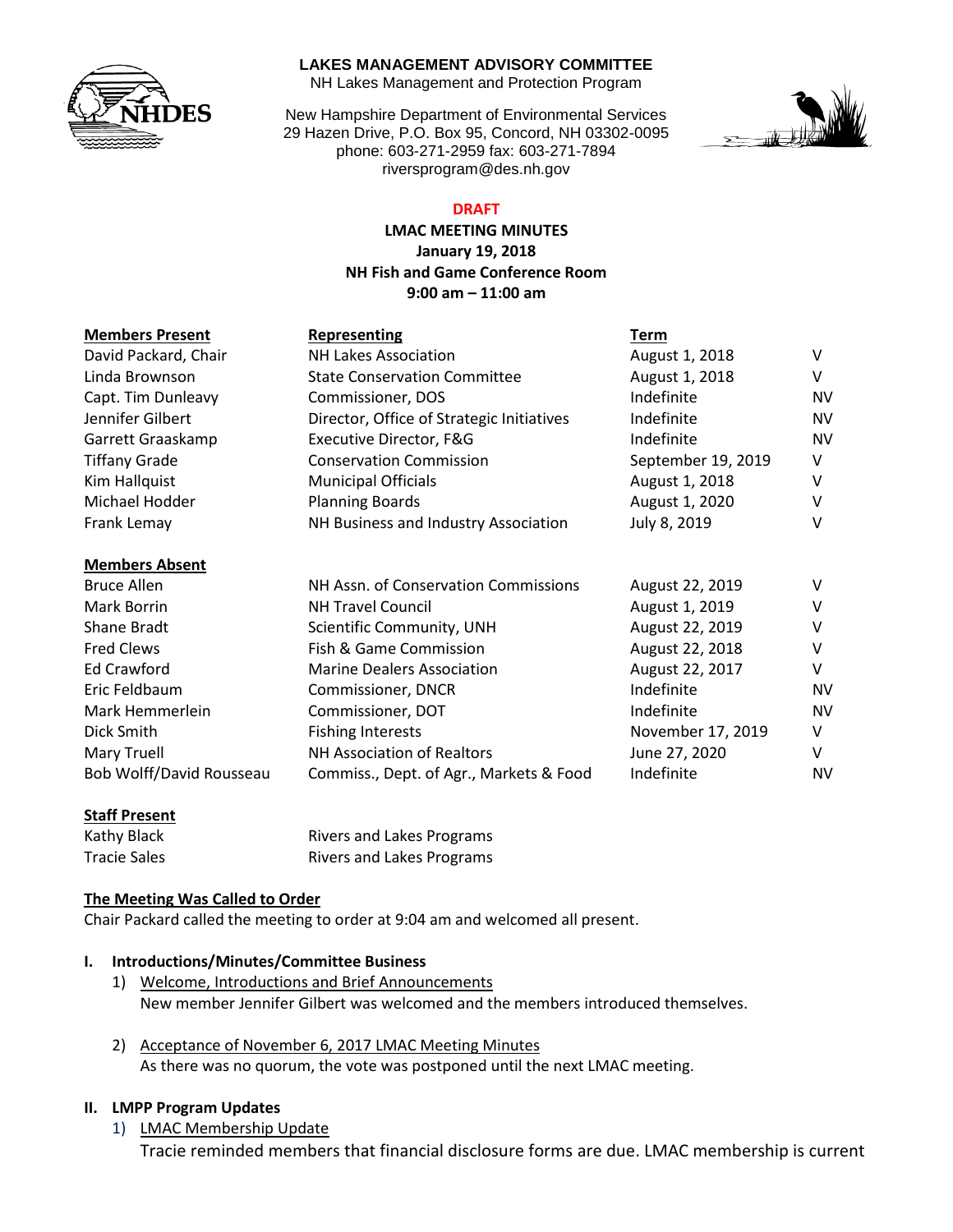with the exception of Ed Crawford, who is working on his renewal. Four members have terms which expire in August– David Packard, Linda Brownson, Kim Hallquist, and Fred Clews. In June, Tracie will notify these members to submit the required information for renewal.

### a. LMAC Policy and Legislation Subcommittee

At Dave's request, Tracie explained that the RMAC's Policy and Legislation (P&L) subcommittee of 5 voting members meets by a publicly noticed conference call conducted in a meeting room at NHDES. The group discusses river related legislation and recommends policy positions. The positions are then presented to the RMAC for discussion and vote. The LMAC P&L Subcommittee consists of Dave, Linda Brownson and Mary Truell. Mike Hodder volunteered to join the subcommittee. The group will meet in early February.

## b. Joint Instream Flow Subcommittee

This subcommittee consists of three RMAC members, and two LMAC members, Dave and Bruce Allen. The subcommittee has not met recently, but will be meeting soon to discuss the draft Instream Flow rules that are being revised and to participate in the decision making process for choosing the next set of designated rivers on which to apply protected instream flows.

## c. Joint Shoreland Subcommittee

Four RMAC members and Bruce Allen, Shane Bradt, and Kim Hallquist make up this group. The committee was created when the legislatively appointed Shoreland Advisory Committee sunsetted. This committee will be meeting once the Wetlands rules are completed and work begins on the Shoreland rules revision.

### 2) LMAC Vice Chair Vacancy

Susan Slack recently left her position at the Office of Strategic Initiatives, leaving the vice chair position vacant. No nominations for vice chair were presented, and no vote taken due to the lack of a quorum. It was also noted that Dave has exceeded his three year term as chair, so the LMAC will need to vote on the chair at its next meeting.

### 3) New Lake Management Plans

Tracie explained that the Watershed Assistance Section at NHDES manages the 604(b) grants, which fund the pre-planning for projects, and 319 grants, which fund up to \$100,000 for implementation of projects. Five watershed-based plans for lakes have been completed since 2016. Current efforts include Ossipee Lake, which is completing a plan for the larger portion of lake, and Newfound Lake, which is assessing the potential BMPs from the 2014 plan. Dave requested that Jeff Marcoux present an overview of the 604b and 319 grants. Tracie gave an example of the process. The Nippo Lake Association was concerned about the poor lake water quality and with the assistance of NHDES obtained funding to address some of the issues. Dave suggested that Kirsten Nelson present the Nippo Lake Project when Jeff presents.

## 4) Wilcomb Island Lake Winnipesaukee Wetlands Act Violation 2009 to Present

The homeowner, a marine contractor on the lake, tore down the existing structure on the island and built a very large home with additional covered slip space without obtaining wetlands permits prior to the activity. This violation was heard by a judge who ruled the homeowner must pay a large fine. The group discussed this issue in relation to HB1797 which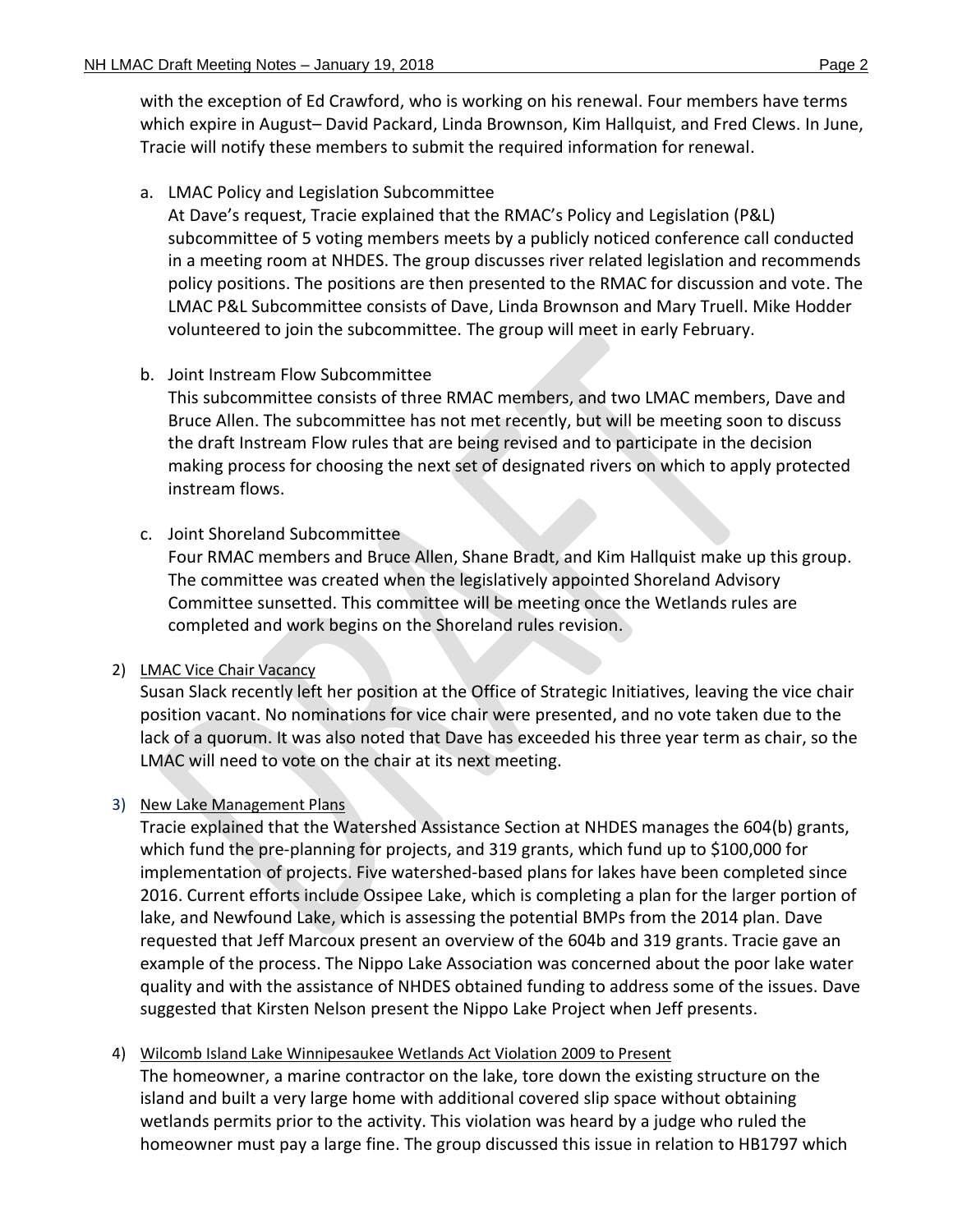proposes to add a 50 percent surcharge beyond the costs of remediation in order to deter this type of activity from occurring. Frank stated that in the Wilcomb case the owner did not pay the fines and is using local legislators to plead the case with NHDES. Mike commented that he thought the bill was more punitive than constructive and that a 50 percent fine won't stop people who are willing to break the law. Tracie explained that main way these issues are brought to NHDES' attention is by concerned citizens, and lake local advisory committees would play a key role in being a lake's eyes and ears. Tim Dunleavy offered a 15-person Marine Patrol boat for a tour of Lake Winnipesaukee and Wilcomb Island for the summer meeting.

## **III. 2018 Lake-related Legislation**

# 1) LMAC Positions on 2018 Legislation

Tracie led a discussion on recent dock-related legislation. HB195 from 2017, a study committee on temporary seasonal docks passed and the group requested a more comprehensive study and is now proposed this year as HB1810. HB527 relative to the length docks on a water body was not signed in Committee of Conference. Also, SB119 relative to the length of docks on a water body and boat slips passed the Senate with an amendment. The maximum length and width allowed is increased and temporary seasonal boat lifts will qualify for permit by notification. Darlene Forst of NHDES' Shoreland Program sent a Letter of Testimony on 1/17/18 encouraging the Committee of Conference to vote inexpedient to legislate in favor of HB1810 which proposes forming a committee to study all issues related to docks. Tim stated that the Marine Patrol is opposed to SB119 because they address a lot of neighbor complaints and he predicts that residents will use docks, swim areas, and moorings to irritate a neighbor which will only make matters worse. Tim is also concerned that if docks can be extended on narrow coves that they will reduce navigable waters and block channels. HB1371 proposes to repeal certain exemptions from permitting requirements for temporary seasonal docks. This bill attempts to repeal the dock setbacks and allows twice as much dock be installed without a permit as would have been allowed under a permit. Mike recommended opposing this bill for the reasons Tim noted.

Tim introduced HB1794, which proposes a surcharge on rentals of canoes, kayaks, and human powered craft with money going to the Lake Restoration and the Search and Rescue funds. The group discussed both canoe/kayak bills and whether a user group should have to pay fees to funds from which they derive no benefit. Garret provided a rough estimate of human water craft users to be around 200,000 in New Hampshire although there is no real data because the industry will not share the numbers.

## 2) LMAC Policy and Legislation Procedures Vote postponed due to lack of quorum.

## **IV. Lake Management Priorities**

# 1) NH Lake Priorities Report

Tiffany Grade reported her sponsoring group's lake priorities include potential impacts of climate change, legacy and emerging contaminants of concern, shoreline use and development, and the Lake Sunapee bill. Tracie presented the top issues identified in the NH Lakes Association survey including aquatic invasives, protecting water quality, and septic systems. Dave reminded the group that the LMAC opposed a septic system bill which proposed to eliminate the need for a septic review when converting to an accessory dwelling. The group